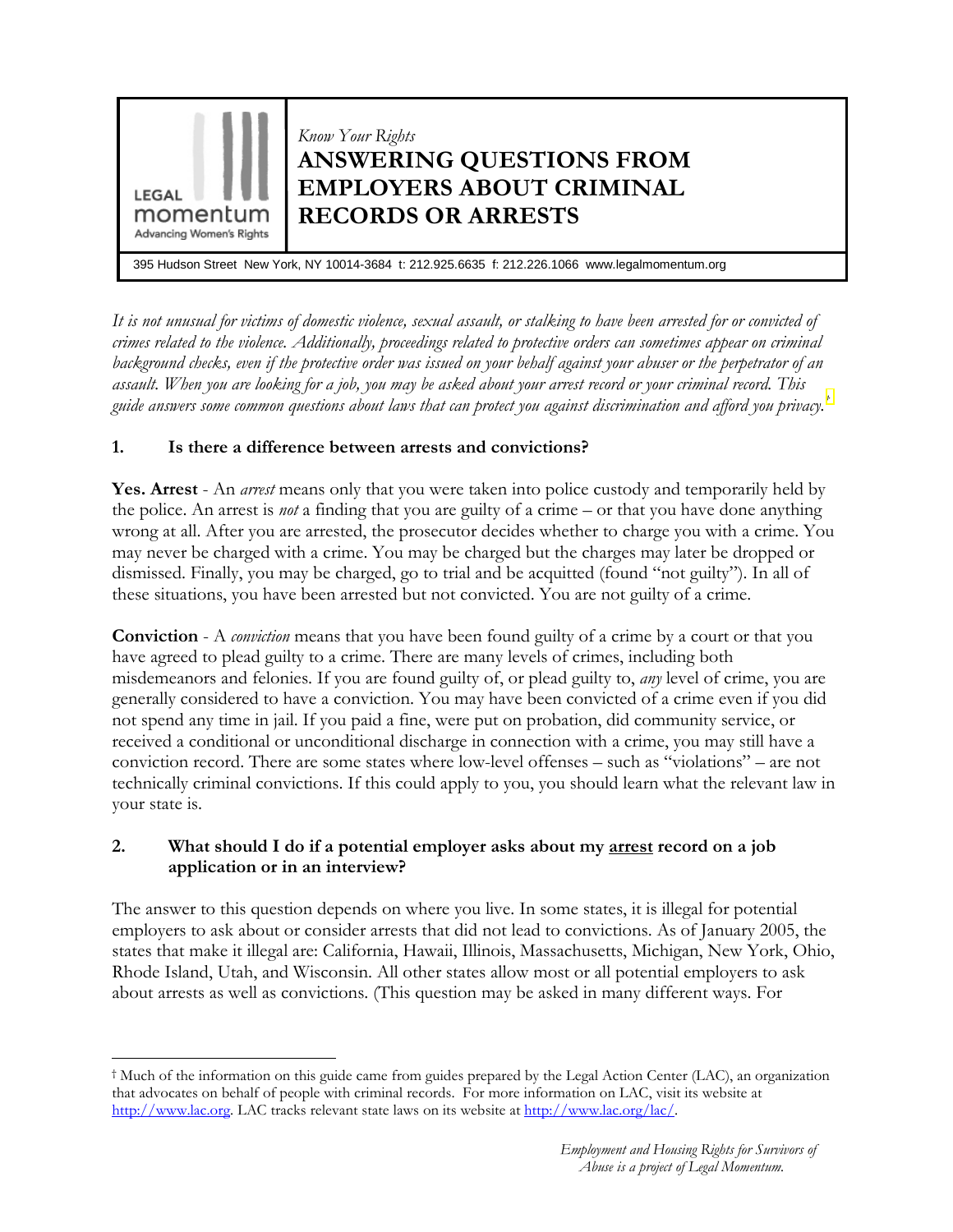example, an employer may ask whether you have ever been charged with a crime – this is essentially another way of asking whether you have ever been arrested).

**States that do not have a law -** If you live in a state that does not have a law that prohibits potential employers from asking about arrests, you must answer any questions you are asked about arrests truthfully. You might think it would be helpful to lie about your arrest record, but this is not a good idea. Obviously, lying is unethical. Also, if you lie on a job application or in an interview and the employer finds out, the employer is legally entitled to refuse to hire you. If you have already been hired, the employer may fire you because of the lie. This is true even if you have been a good employee in all other respects. Many employers now do criminal background checks on potential employees (see question #6, below), so it is likely that the employer will find out about the arrest.

States that <u>do</u> have a law - If you live in a state that does have a law that prohibits employers from asking questions about arrests that did not lead to convictions, you should not be asked whether you have ever been arrested. However, some employers may ask you this anyway. The employer may not know that this is an illegal question. This can put an applicant in an uncomfortable position. You can refuse to answer the question, but this may make it unlikely that you will get the job. Some advocates suggest that if you decide to answer the question, you can lawfully leave out any arrests that did not lead to convictions. You may wish to consult with an attorney about how to handle this situation. You may also wish to get a copy of your "Rap" sheet to make sure that it is accurate and includes all relevant information (such as that charges were dropped). (See Question #7 below.)

#### 3. What should I do if a potential employer asks about my conviction record on an application or in an interview?

You should answer questions about convictions truthfully – but make sure to answer the specific question asked. Is the question: "Have you ever been convicted of a crime?" "Have you been convicted of a crime in the past seven years?" "Have you ever been convicted of a felony?" To prepare for such questions, before you begin the job application process you should make sure that you understand exactly what your criminal record is (for example, is a conviction a misdemeanor or a felony?). If you are asked about convictions, you do not need to disclose any arrests that did not lead to a conviction. You might think it would be helpful to lie about your conviction record, but this is not a good idea. Obviously, lying is unethical. Additionally, if you lie on a job application or in an interview and the employer finds out, the employer is legally entitled to refuse to hire you. If you have already been hired, the employer may fire you because of the lie. This is true even if you have been a good employee in all other respects. Also, many employers now do criminal background checks on potential employees (see Question #6, below), so it is likely that the employer will find out about the conviction anyway.

### 4. Should I tell a potential employer that my arrest or conviction is related to my being a victim of domestic or sexual violence?

Maybe. If you are asked about arrests or convictions that were related to domestic or sexual violence, you may want to explain the circumstances to a potential employer. Many victims are

Answering Questions from Employers About Criminal Arrests and Convictions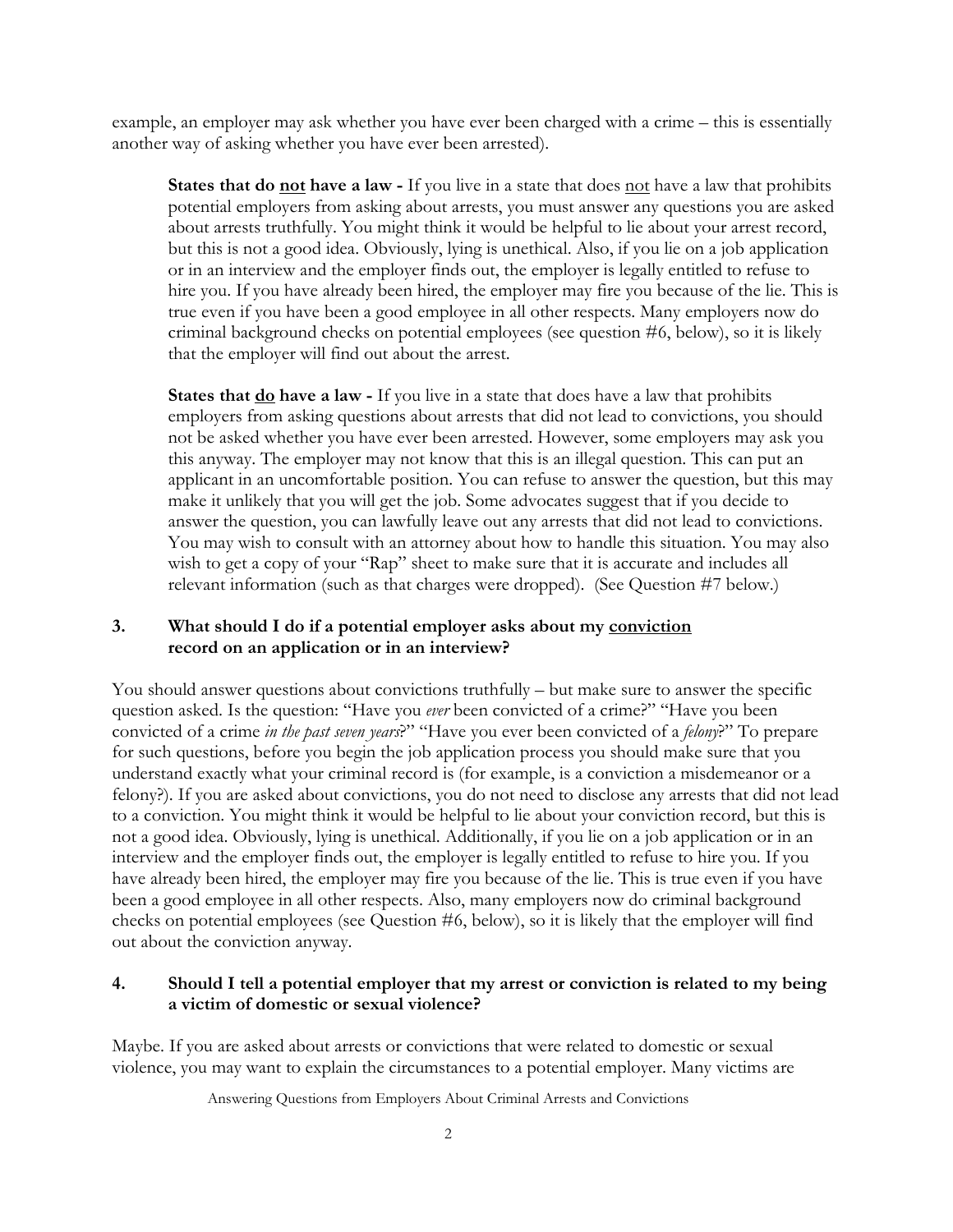arrested due to "mandatory arrest laws" or retaliatory charges brought by an abuser or perpetrator. Often in such cases, charges are dropped. A prospective employer may not understand that it is common for victims of domestic or sexual violence to be arrested or that an arrest alone does not mean that the victim has done anything wrong. Victims may also be prosecuted for crimes that are related to defending themselves from abusers or perpetrators of violence, for child abuse or endangerment related to abuse by the batterer, or for other crimes related to the violence. Explaining the context may allow a potential employer to more fully understand the arrest or conviction and the circumstances surrounding it.

### 5. Is a potential employer allowed to ask about my current relationships?

No. There are employment laws that prevent employers from asking personal questions regarding your relationship status. However, if you choose to tell a potential employer about domestic violence that led to an arrest or conviction, you may decide that you also would also like to tell the potential employer that you have separated from the abuser. This may make the employer more comfortable with the situation.

## 6. Will I know if my employer is doing a background check?

Generally yes. A federal law called the Fair Credit Reporting Act (FCRA) requires potential employers to give you notice and get your permission before they arrange to have a credit check or criminal history check done on you. This notice is often included in an employment application; read employment applications carefully to see whether by signing the application you are giving permission for the employer to do a criminal background check. Additionally, if a potential employer decides not to hire you based on unfavorable information in a report, the employer must send you a copy of the report and a description of your rights under FCRA. Also, some states have credit reporting laws that provide additional protections. If you feel that an employer has not followed the law, please see Question #11, below.

## 7. How can I clean up my "Rap" sheet?

A "Rap" (Record of Arrest and Prosecution) sheet can be accessed by a potential or current employer with your fingerprints or other identifying information. You may want to get a copy of your Rap sheet to make sure it is accurate. Many Rap sheets contain mistakes, such as a list of arrests that does not explain the outcomes of the arrests – even if the charges were dismissed or you were acquitted (found not guilty) of the crime. Some states also allow you to seal arrest, but not conviction, records. Sometimes proceedings related to a protective order may appear on a Rap sheet – even if the order was issued on your behalf against your abuser or the perpetrator of an assault. This is not proper. If you find mistakes on your Rap sheet, you should contact the relevant agency to correct it as soon as possible.<sup>[1](#page-2-0)</sup>

<span id="page-2-0"></span><sup>&</sup>lt;u>.</u> 1 For a list of state agencies that may be able to assist you in gaining this information, go to http://www.hirenetwork.org/resource.html.

Answering Questions from Employers About Criminal Arrests and Convictions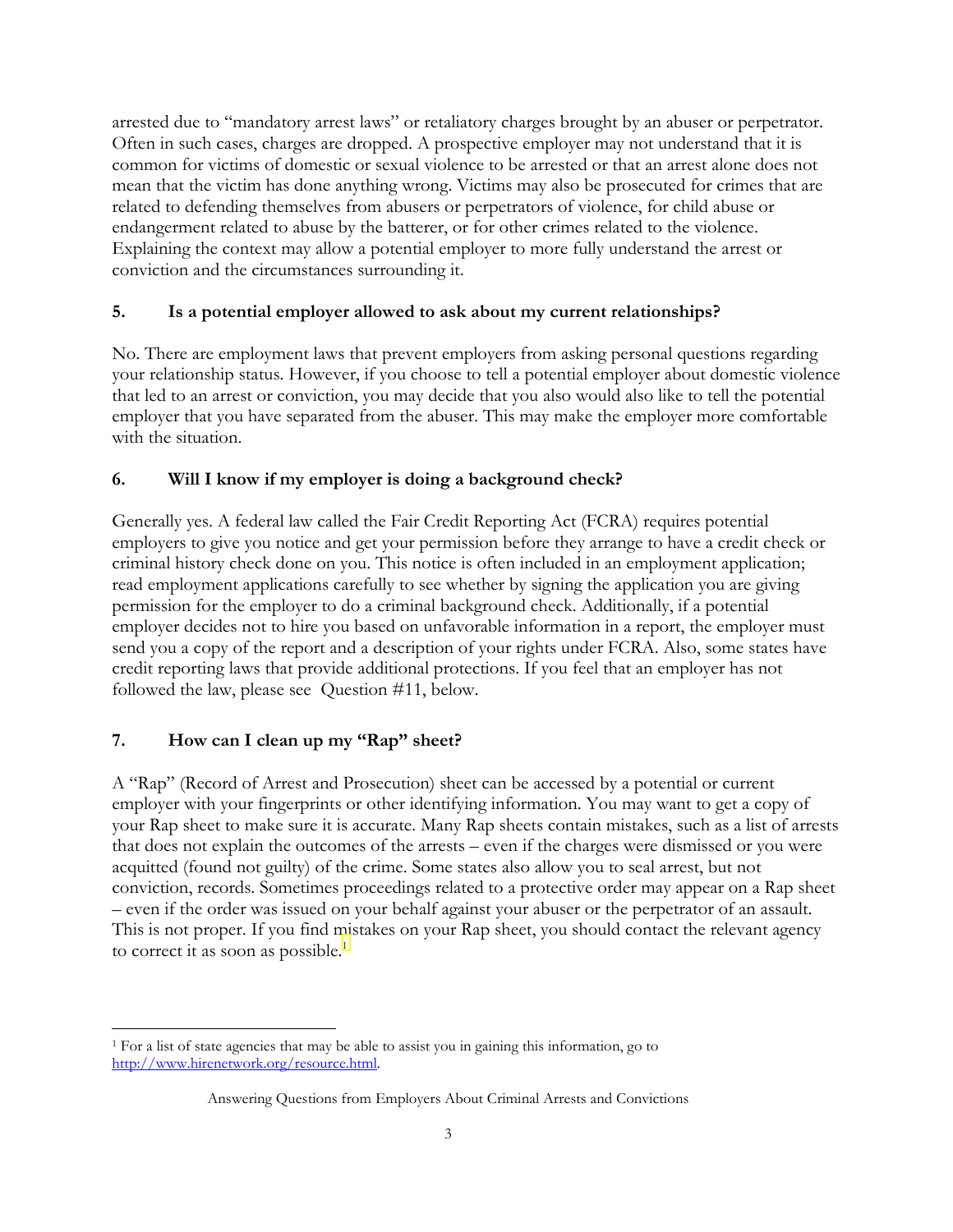### 8. If I have been convicted of a crime, is there anything else I can do to help myself?

Yes. Some states allow parole officers to give certificates of rehabilitation to parolees; check with your parole officer. You also may want to get letters of recommendation from a parole officer, counselor, religious leader, or former employer. Additionally, practicing good interviewing skills (looking an interviewer in the eye, showing confidence, explaining the circumstances surrounding the conviction, explaining why you would be good at that particular job) will always help.

## 9. What if I do not get a job because I have been arrested or convicted of a crime?

As noted above (see Question #2), as of January 2005, there are ten states where it is illegal to ask about arrests that did not lead to convictions. Also, as of January 2005, five states have laws that protect people with criminal records from not being hired because of their records. These states are: Hawaii, Kansas, New York, Pennsylvania, and Wisconsin. Employers in these states may ask about your convictions, but, as a general rule, the past crime cannot be used as a factor against you in the hiring decision unless it is in some way relevant to the job that you are seeking. However, there are additional exceptions in these states. For example, people with criminal records may not be eligible for certain occupations, such as health care or childcare. There are about ten other states with laws that apply if you work for the government but not if you work for private employers. If you live in a state with protections and suspect that your arrest or conviction record was the reason that you were not hired for a job, your rights may have been violated. If you live in any other state, there may be other legal claims (such as antidiscrimination claims) that you could bring.

### 10. What if I am not hired because I am a victim of domestic or sexual violence?

A few state and local laws explicitly make it illegal to discriminate against domestic or sexual violence victims in employment settings. Legal Momentum has a guide that lists relevant domestic and sexual violence discrimination laws available on our website at

[http://www.legalmomentum.org/issues/vio/laws-discrim.shtml.](http://www.legalmomentum.org/issues/vio/laws-discrim.shtml) General sex discrimination and other laws may also apply. Legal Momentum's "Employment and Housing Rights for Survivors of Abuse" guides summarize relevant laws. These are available on our website at [www.legalmomentum.org](http://www.legalmomentum.org/) or by contacting our office.

## 11. Should I consult an appropriate agency or attorney about my rights?

Yes. This guide is intended to provide accurate, general information about employment rights for domestic or sexual violence victims who have been arrested or convicted of crimes related to the violence. However, because laws and legal procedures frequently change and are subject to differing interpretations, Legal Momentum cannot ensure that the information in this guide is current, nor be responsible for any use to which it is put. Do not rely on this information without consulting an attorney or appropriate agency about your legal rights in your particular situation. If you need assistance in finding a lawyer, contact Legal Momentum, the bar association in your state, your local legal services office, domestic or sexual violence coalition, or service provider.

#### For more information or assistance, please contact 212-925-6635 or [ehrsa@legalmomentum.org.](mailto:ehrsa@legalmomentum.org)

Answering Questions from Employers About Criminal Arrests and Convictions